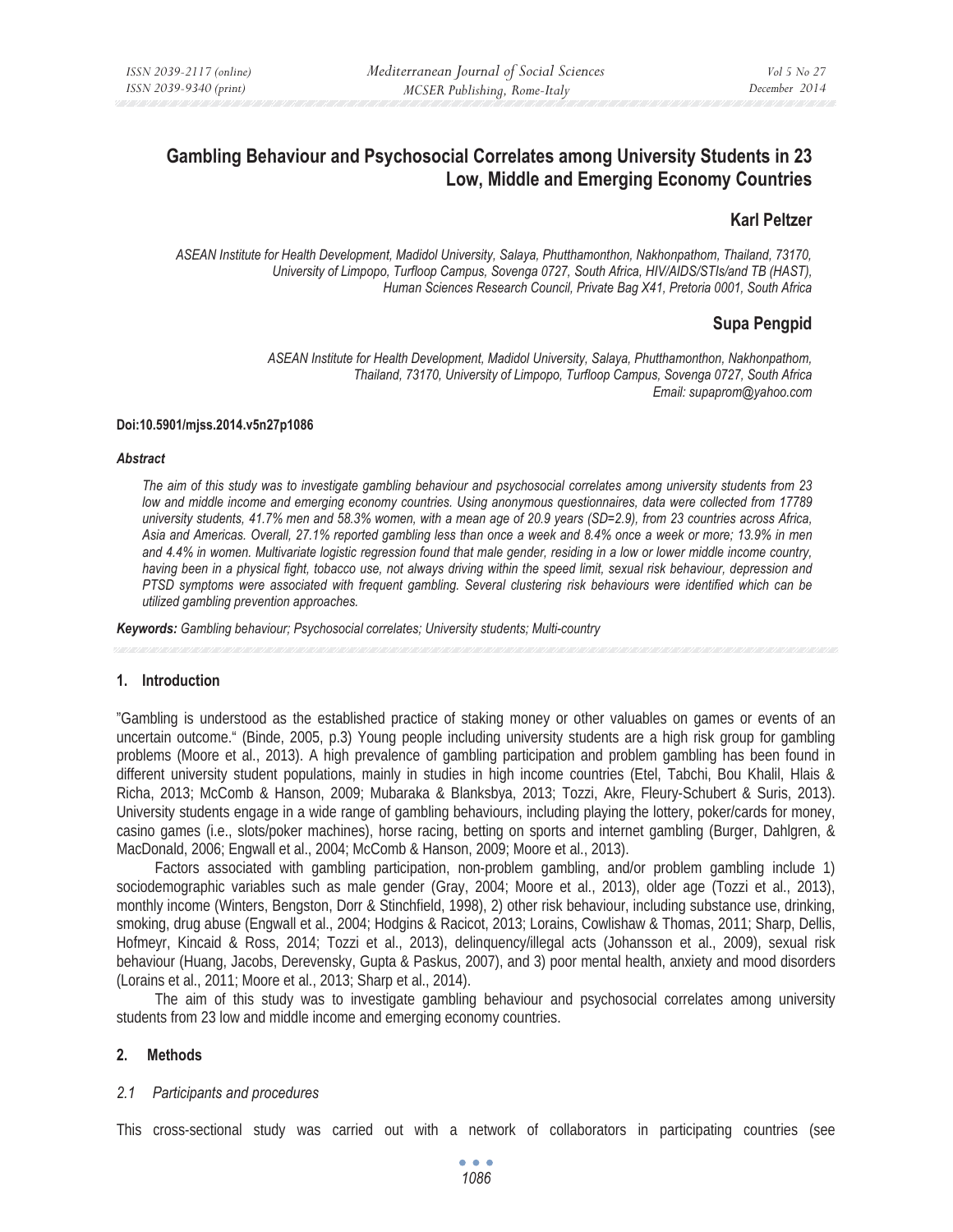Acknowledgments). The anonymous, self-administered questionnaire used for data collection was developed in English, then translated and back-translated into languages (Arabic, Bahasa, French, Lao, Russian, Spanish, Thai, Turkish) of the participating countries. The study was initiated through personal academic contacts of the principal investigators. These collaborators arranged for data to be collected from intended 400 male and 400 female undergraduate university students aged 16-30 years by trained research assistants in 2013 in one or two universities in their respective countries. The universities involved were located in the capital cities or other major cities in the participating countries. Research assistants working in the participating universities asked classes of undergraduate students to complete the questionnaire at the end of a teaching class. Classes were recruited according to timetable scheduling using stratified random sampling. The students who completed the survey varied in the number of years for which they had attended the university. A variety of majors were involved, including education, humanities and arts, social sciences, business and law, science, engineering, manufacturing and construction, agriculture, health and welfare and services. Informed consent was obtained from participating students, and the study was conducted in 2013. Participation rates were in most countries over 90%. Ethics approvals were obtained from institutional review boards from all participating institutions.

# *2.2 Measures*

*2.3 Gambling behaviour* was assessed with the *South Oaks Gambling Screen* (SOGS), a standardized measure of pathological gambling and gambling behaviours in their lifetime (Lesieur & Blume, 1987) was used to assess 9 different gambling behaviours, e.g. "Played cards for money." Response options ranged from 1=not at all to 3=Once a week or more. Cronbach alpha for this 9 item scale was 0.90 in this sample.

*2.4 Socio-demographic* questions included age, gender, and socioeconomic background were assessed by rating their family background as wealthy (within the highest 25% in "country", in terms of wealth), quite well off (within the 50% to 75% range for their country), not very well off (within the 25% to 50% range from "country"), or quite poor (within the lowest 25% in their country, in terms of wealth) (Wardle & Steptoe, 1991). We subsequently divided the students into poorer (not very well off and quite poor) and wealthier (wealthy, quite well off) categories.

# *2.3 Risk behaviour*

*Tobacco use* was assessed with the question: Do you currently use one or more of the following tobacco products (cigarettes, snuff, chewing tobacco, cigars, etc.)? Response options were "yes" or "no" (WHO, 1998).

*Binge drinking* was assessed with one item, "How often do you have (for men) five or more and (for women) four or more drinks on one occasion?" Response options ranged from 1=never to 5=daily or almost daily (Babor, Higgins-Biddle, Saunders & Monteiro, 2001).

*Illicit drug use* was assessed with the question, "How often have you taken drugs in the past 12 months; other than prescribed by the health care provider."

*Physical fight.* For the main outcome, study participants were asked, "During the past 12 months, how many times were you in a physical fight?" Response options ranged from "0 times" to "12 or more times". (CDC, 2013).

*Speed limit adherence* was assessed with the question, "If you drive a car, do you travel within the speed limit?" Response options ranged from 1=all the time to 4=Little of the time (Wardle & Steptoe, 1991).

*Seat belt use* was assessed with the question, "When driving or riding in the front seat of a car do you wear a seat belt?" Response options were, All the time, Some of the time, Never, I don't ride in cars (Wardle & Steptoe, 1991).

*Sexual risk behaviour* was assessed with the number of sexual partners in the past 12 months.

# *2.4 Poor mental health*

*Centers for Epidemiologic Studies Depression Scale (CES-D).* We assessed depressive symptoms using the 10-item version of the CES-D (Andresen, Malmgren, Carter & Patrick, 1994). Scoring is classified from 0-9 as having a mild level of depressive symptoms, 10 to 14 as moderate depressive symptoms, and  $\geq 15$  representing severe depressive symptoms (Kilbourne et al., 2002). The Cronbach a reliability coefficient of this 10-item scale was 0.78 in this study.

*Post traumatic stress disorder (PTSD).* Breslau's 7-item screener was used to identify PTSD symptoms in the past month (Kimerling et al., 2006). Items asked whether the respondent had experienced difficulties related to a traumatic experience (e.g., "Did you begin to feel more isolated and distant from other people?"). The Cronbach alpha reliability coefficient of this 7-item scale was 0.75 in this study.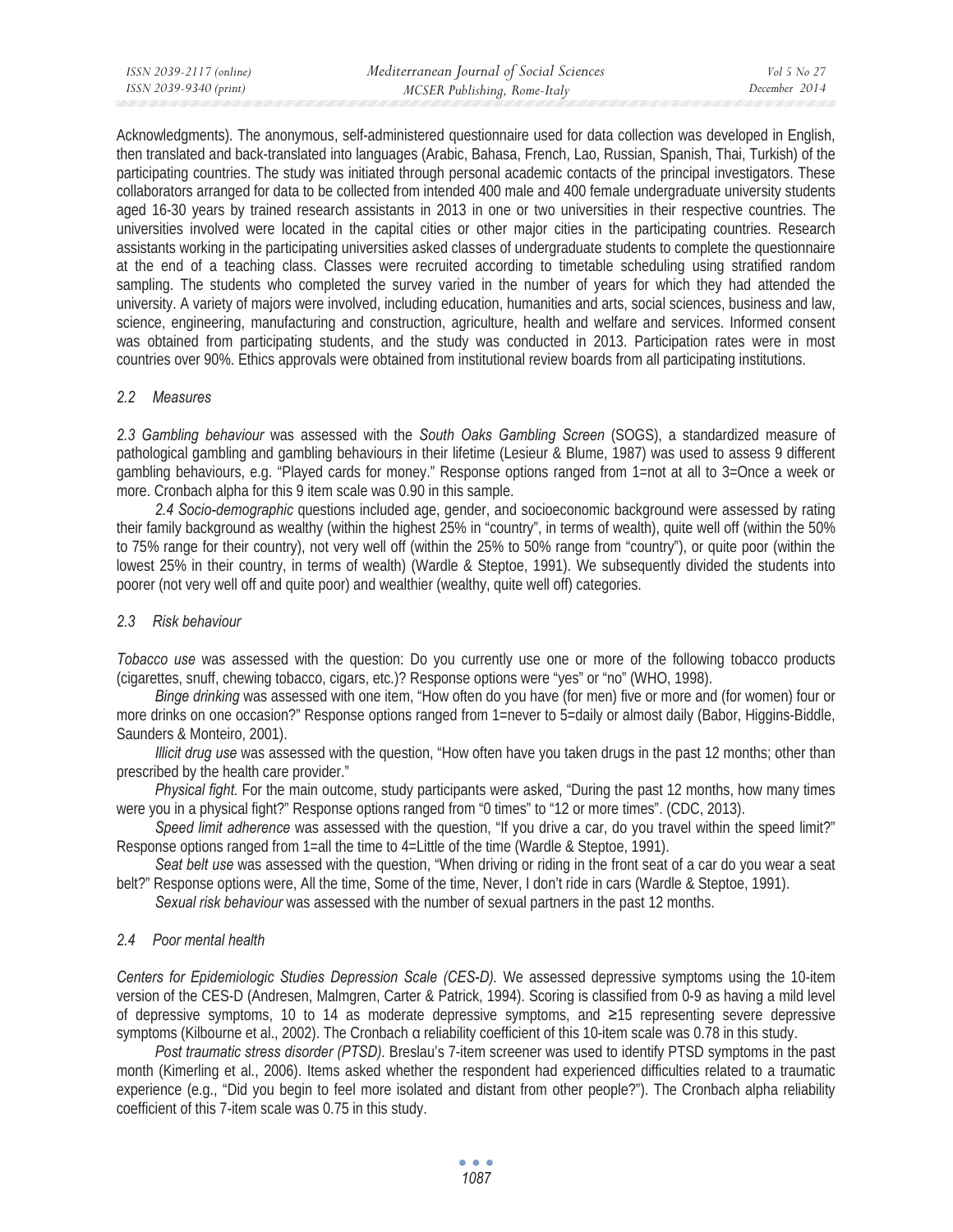# **3. Data Analysis**

Data analysis was performed using STATA software version 11.0 (Stata Corporation, College Station, Texas, USA). Descriptive statistics were used for reporting the proportion of gambling participation and Pearson Chi-square for gender differences in proportion of frequent gambling. Logistic regression was used to assess the association between sociodemographic variables, risk behaviour, and poor mental health and frequent gambling. Variance inflation factor (VIF) and tolerance values for each model indicate multicollinearity was not a concern in any of the multivariate analyses. Since the study used a clustered design, country was included as a clustering variable in the regression models.

# **4. Results**

# *4.1 Sample characteristics*

The sample included 17789 university students, 41.7% men and 58.3% women, with a mean age of 20.9 years (SD=2.9), from 23 countries across Africa, Asia and Americas. Overall, 27.1% reported gambling less than once a week and 8.4% once a week or more; 13.9% in men and 4.4% in women. Frequent gambling (once a week or more) was the highest among university students in South Africa (37.0%), followed by Barbados (19.1%), Venezuela (16.6%), Bangladesh (14.2%), Mauritius (13.4%), and Turkey (13%). In all study countries except for India and Ivory Coast male students engaged more often in frequent gambling than female students (see Table 1).

|                                          | N     | Gambling less than once a week | Gambling once a week or more |                  | $X^2$            |         |
|------------------------------------------|-------|--------------------------------|------------------------------|------------------|------------------|---------|
|                                          |       | All                            | All                          | Men              | Women            | < 0.001 |
| All                                      | 17789 | 27.1                           | 8.4                          | 13.9             | 4.4              | < 0.001 |
| <b>Caribbean and South America</b>       |       |                                |                              |                  |                  |         |
| Barbados <sup>4</sup>                    | 580   | 33.4                           | 19.1                         | 25.3             | 10.9             | < 0.001 |
| Grenada <sup>3</sup>                     | 418   | 34.0                           | 6.4                          | 11.3             | 3.8              | 0.002   |
| Jamaica <sup>3</sup>                     | 681   | 27.2                           | 7.5                          | 16.3             | 4.8              | < 0.001 |
| Colombia <sup>3</sup>                    | 727   | 28.3                           | 4.7                          | 8.6              | 1.5              | < 0.001 |
| Venezuela <sup>3</sup>                   | 551   | 47.9                           | 16.6                         | 23.5             | 13.6             | < 0.001 |
| Sub-Saharan Africa                       |       |                                |                              |                  |                  |         |
| Cameroon <sup>2</sup>                    | 626   | 25.7                           | 7.3                          | 12.7             | 3.3              | < 0.001 |
| Ivory Coast <sup>2</sup>                 | 745   | 8.4                            | 2.2                          | $\overline{3.2}$ | 1.2              | 0.057   |
| Madagascar <sup>1</sup>                  | 741   | 21.4                           | 5.9                          | 8.2              | 3.5              | 0.004   |
| Mauritius <sup>3</sup>                   | 458   | 35.3                           | 13.4                         | 31.6             | 5.0              | < 0.001 |
| Namibia <sup>3</sup>                     | 456   | 16.9                           | 6.2                          | 15.3             | 3.2              | < 0.001 |
| Nigeria <sup>2</sup>                     | 424   | 13.8                           | 6.7                          | 10.1             | $\overline{2.7}$ | < 0.001 |
| South Africa <sup>3</sup>                | 588   | 57.1                           | 37.0                         | 52.7             | 27.8             | < 0.001 |
| North Africa, Near East and Central Asia |       |                                |                              |                  |                  |         |
| Tunisia <sup>3</sup>                     | 797   | 17.3                           | 8.5                          | 21.2             | 2.3              | < 0.001 |
| Turkey <sup>3</sup>                      | 782   | 42.8                           | 13.0                         | 22.2             | 3.8              | < 0.001 |
| Russia <sup>3</sup>                      | 789   | 41.7                           | 10.9                         | 18.1             | $\overline{3.9}$ | < 0.001 |
| Kyrgyzstan <sup>1</sup>                  | 832   | 23.9                           | 6.2                          | 12.3             | 1.7              | < 0.001 |
| South Asia and China                     |       |                                |                              |                  |                  |         |
| Bangladesh <sup>1</sup>                  | 636   | 35.5                           | 14.2                         | 20.8             | 5.8              | < 0.001 |
| India <sup>2</sup>                       | 788   | 15.1                           | 7.5                          | 7.9              | 6.6              | 0.487   |
| China <sup>3</sup>                       | 1074  | 33.7                           | 2.6                          | 6.6              | 1.3              | < 0.001 |
| <b>Southeast Asia</b>                    |       |                                |                              |                  |                  |         |
| Laos <sup>2</sup>                        | 794   | 23.3                           | 4.7                          | 10.3             | 1.9              | < 0.001 |
| Philippines <sup>2</sup>                 | 775   | 33.4                           | $\overline{5.0}$             | 11.9             | 4.1              | < 0.001 |
| Singapore <sup>4</sup>                   | 876   | 41.9                           | 4.5                          | 8.0              | 0.9              | < 0.001 |
| Thailand <sup>3</sup>                    | 523   | 47.8                           | 10.1                         | 15.9             | 8.0              | < 0.001 |

### **Table 1:** Gambling behaviour by country and gender

1Low income country; 2Lower middle income country; 3Upper middle income country; 4High income country (Source: World Bank, New Country Classifications, 2013)

# *4.2 Type of gambling behaviours*

The type of gambling of less than once a week among university students was most frequently playing cards for money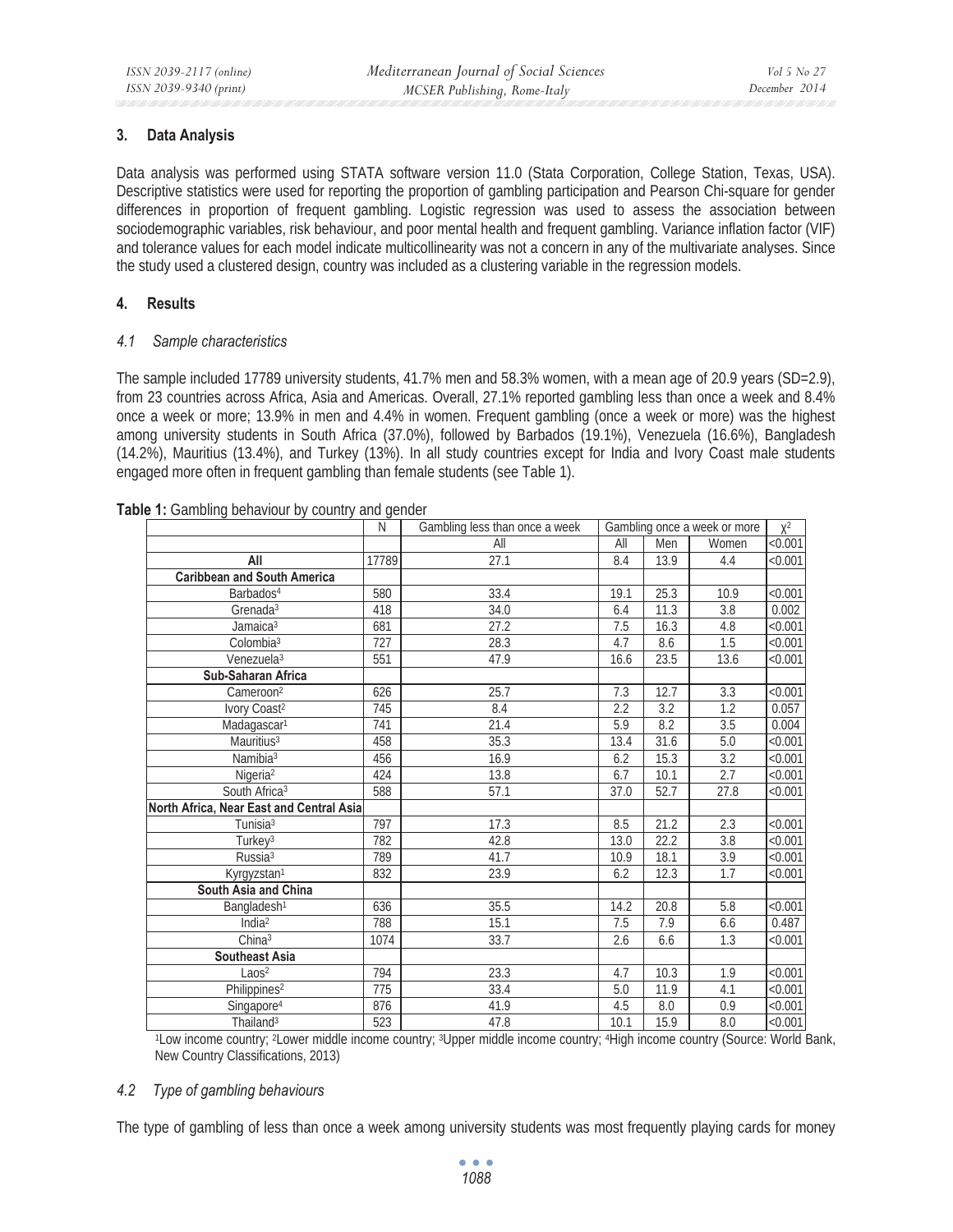(10%), followed by played the numbers or bet on lotteries (8.6%), played slot machines, poker machines, or other gambling machines (5.9%) and bet on sport and played bingo (both 5%), while the four most often gambled frequent gambling activities included played cards for money, bet on sports, bowled, shoot pool, played golf, or played some other game of skill for money, and played slot machines, poker machines, or other gambling machines. Each of the gambling types was more frequently engaged in by men than by women (P<0.001) (see Table 2).

|  |  | Table 2: Frequency of type of gambling behaviours among university students in percent (N=17828) |  |  |  |
|--|--|--------------------------------------------------------------------------------------------------|--|--|--|
|--|--|--------------------------------------------------------------------------------------------------|--|--|--|

|                                                                              | Frequency of behaviour |                    |                               | $\geq$ once a week or more |       |
|------------------------------------------------------------------------------|------------------------|--------------------|-------------------------------|----------------------------|-------|
| Gambling activity                                                            | Not at<br>all          | $<$ once a<br>week | $\geq$ once a week or<br>more | Men                        | Women |
| Playing cards for money                                                      | 87.3                   | 10.0               | 2.7                           | 4.7                        | 1.4   |
| Bet on horses or other animals (off-track betting)                           | 96.3                   | 2.5                | 1.2                           | 2.1                        | 0.5   |
| Bet on sports                                                                | 92.4                   | 5.3                | 2.4                           | 4.6                        | 0.9   |
| Played dice games                                                            | 94.3                   | 4.0                | 1.6                           | 2.8                        | 0.8   |
| Went to casino (legal or otherwise)                                          | 93.3                   | 5.0                |                               | 2.8                        | 1.0   |
| Played the numbers or bet on lotteries                                       | 89.6                   | 8.6                | 1.8                           | 2.6                        | 1.3   |
| Played bingo                                                                 | 93.1                   | 5.3                | 1.6                           | 2.4                        | 1.0   |
| Played the stock and/or commodities market                                   | 93.9                   | 4.5                | 1.6                           | 2.5                        | 0.9   |
| Played slot machines, poker machines, or other gambling machines             | 92.0                   | 5.9                | 2.1                           | 3.8                        | 0.8   |
| Bowled, shot pool, played golf, or played some other game of skill for money | 95.0                   | 2.7                | 2.3                           | 3.5                        | 1.5   |

# *4.3 Associations with frequent gambling*

In univariate analysis, sociodemographic factors (younger age, male gender, coming from a wealthier family background, and residing in a low or lower middle income country), risk behaviours (having been in a physical fight, tobacco use, binge drinking, illicit drug use, not always driving within the speed limit, not always using a seatbelt, and sexual risk behaviour), and poor mental health (depression and PTSD symptoms) were associated with frequent gambling. In multivariate logistic regression analysis, male gender, residing in a low or lower middle income country, having been in a physical fight, tobacco use, not always driving within the speed limit, sexual risk behaviour, depression and PTSD symptoms were associated with frequent gambling (see Table 3).

| Variables (%)                                                            |                                   | Crude Odds ratio (95% CI) Adjusted Odds ratio (95% CI) |
|--------------------------------------------------------------------------|-----------------------------------|--------------------------------------------------------|
| Sociodemographics                                                        |                                   |                                                        |
| Age in years                                                             |                                   |                                                        |
| 16-19 (32.2%)                                                            | 1.00                              | 1.00                                                   |
| 20-21 (35.4%)                                                            | $1.20(1.06-1.37)$ **              | $1.08(0.87-1.37)$                                      |
| 22-30 (33.4%)                                                            | $1.18(1.03-1.34)^{*}$             | $1.03(0.79-1.40)$                                      |
| Gender                                                                   |                                   |                                                        |
| Female (58.3%)                                                           | 1.00                              | 1.00                                                   |
| Male (41.7%)                                                             | $3.54$ (3.17-3.94)***             | $2.67$ (2.17-3.28)***                                  |
| Family economic background                                               |                                   |                                                        |
| Quite poor/not very well off (47.8%)                                     | 1.00                              | 1.00                                                   |
| Wealthy/quite well-off (52.2%)                                           | $1.11 (1.00 - 1.23)^{*}$          | $1.01(0.88-1.14)$                                      |
| Country income                                                           |                                   |                                                        |
| Low income/Lower middle income (43.2%)                                   | 1.00                              | 1.00                                                   |
| Upper middle income/High income (56.8%)                                  | $0.54$ (0.48-0.60)***             | $0.56$ (0.41-0.62)***                                  |
| <b>Risk behaviour</b>                                                    |                                   |                                                        |
| In physical fight (12.4%)                                                | $2.85$ (2.52-3.23) <sup>***</sup> | $1.91(1.55-2.35)$ ***                                  |
| Current tobacco use (13.5%)                                              | $2.57$ (2.27-2.91)***             | $1.47$ (1.20-1.80)***                                  |
| Binge drinking (at least once/month) (13.2%)                             | $2.73$ (2.42-3.07) <sup>***</sup> | $1.20(0.98-1.48)$                                      |
| Illicit drug use (past year) (18.8%)                                     | $1.38(1.23-1.56)***$              | 1.12 (0.92-1.38)                                       |
| Not always driving within speed limit (65.5%)                            | $1.87$ (1.63-2.15)***             | $1.25(1.02 - 1.53)^{*}$                                |
| Not always using seatbelt (52.9%)                                        | $1.22$ (1.10-1.36)***             | $1.08(0.90-1.29)$                                      |
| Sexual risk behaviour (two or more sexual partners in past year) (16.8%) | $3.34$ (2.96-3.76)***             | $1.55(1.27-1.89)***$                                   |
| Poor mental health                                                       |                                   |                                                        |
| Depression symptoms (severe) (12.2%)                                     | $1.48$ (1.29-1.70)***             | $1.30(1.01-1.67)^{*}$                                  |
| PTSD symptoms (20.6%)                                                    | $1.51$ $(1.35-1.70)$ ***          | $1.48$ (1.20-1.83)***                                  |

**Table 2:** Logistic regression analysis for association between independent variables and frequent gambling

\*\*\*P<.000, \*\*P<.01, \*P<.05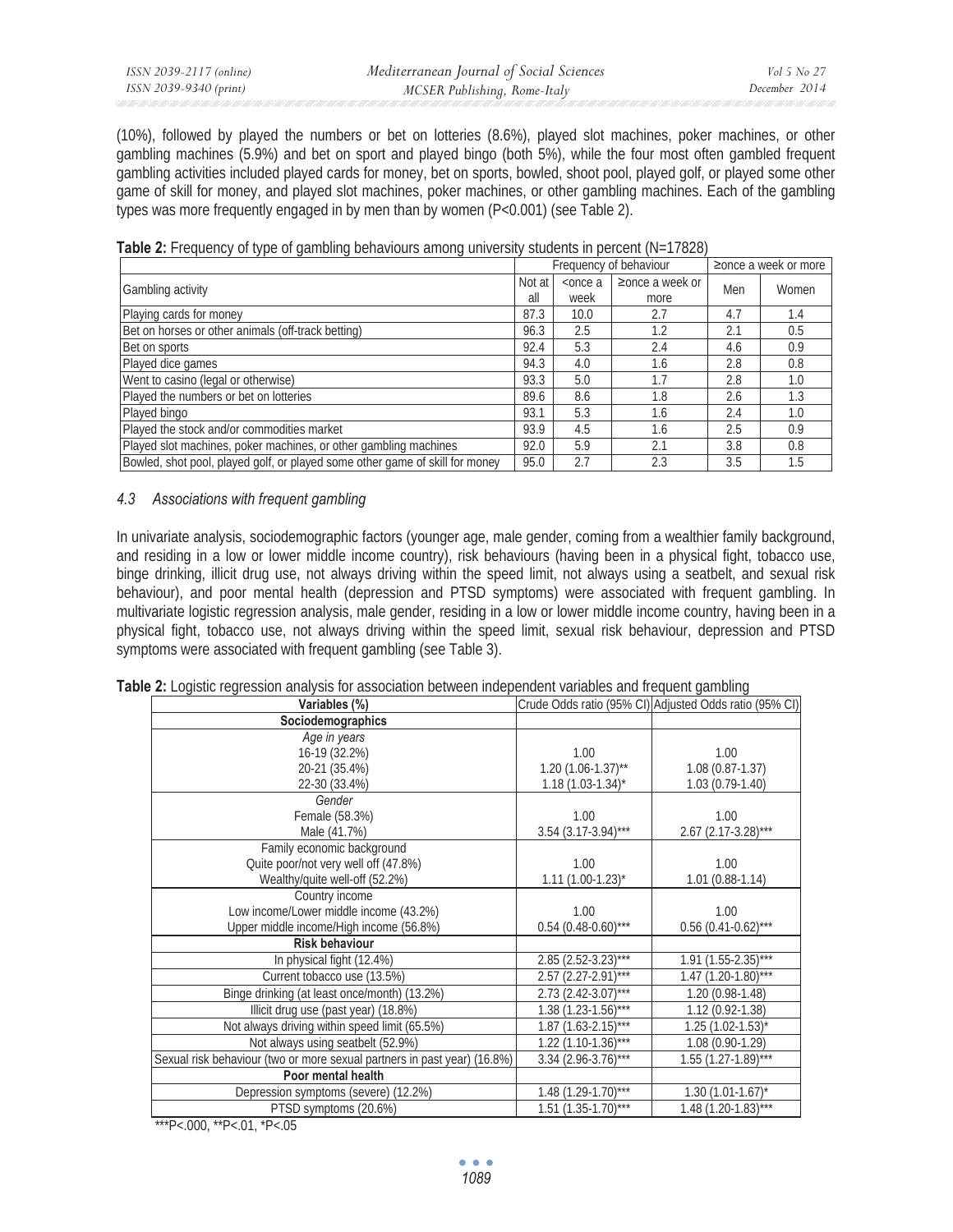### **5. Discussion**

The study found in a large sample of university students in low, middle income and emerging economy countries across Africa, Asia and the Americas a significant proportion of gambling participation, which was, however, probably lower than previously found in studies in high income countries (McComb & Hanson, 2009; Mubaraka & Blanksbya, 2013; Tozzi et al., 2013). The study found a large country variation in the proportion of gambling participation, with the highest frequent gambling (once a week or more) prevalence in South Africa, Barbados and Venezuela. Previous studies also found a high gambling participation rate among the adult population in South Africa (Collins & Barr, 2009). In some study countries (China, Laos, Ivory Coast, Singapore) a low prevalence of gambling participation was found. Previous studies (Liu, Luo & Hao, 2013; Loo, Raylu & Oei, 2008) seem to show, however, a probably higher gambling participation among Chinese populations and among Singaporeans (Winslow, Subramaniam, Qiu & Lee, 2010). Raylu and Oei (2004) suggest that there may be cultural differences in terms of being more vulnerable to begin gambling and to develop problem or pathological gambling, and that familial/genetic, sociological, and individual factors play a role in the development and maintenance of problem gambling.

The types of predominant gambling behaviours in this study (cards, numbers or bet on lotteries, slot machines, poker machines, other gambling machines, bet on sport, bingo, bowled, shoot pool, played golf, or played some other game of skill for money) was similar to what was found in previous studies (Burger et al., 2006; Engwall et al., 2004; Liu et al., 2013, McComb & Hanson, 2009; Moore et al., 2013).

The preponderance of frequent gambling among male students as compared to female students has been largely found in previous studies (Gray 2004; Moore et al., 2013). Such gender differences may be attributed to men taking more risks and being more socially anxious than women, and greater risk-taking and more socially anxious individuals are more likely to have more problems with gambling (Wong, Zane, Saw & Chan, 2013). In bivariate analysis, it was found that university students with a better economic family background were more likely involved in frequent gambling, as also found in another study (Winters et al., 1998). On the other hand, students from low or lower middle income countries were much more likely to engage in frequent gambling than students from higher middle income and high income countries.

In line with a number of previous studies (Engwall et al., 2004; Hodgins & Racicot, 2013; Huang et al., 2007; Lorains et al., 2011; Sharp et al., 2014; Tozzi et al., 2013), this study found that several risk behaviours (having been in a physical fight, tobacco use, not always driving within the speed limit, sexual risk behaviour) were associated with frequent gambling. Likewise, poor mental health (depression and PTSD symptoms), as found in previous studies (Lorains et al., 2011; Moore et al., 2013; Sharp et al., 2014), was associated with frequent gambling in this university student population. In this study frequent gamblers experience high levels of other risk behaviours and other comorbid mental health disorders, which should be included in the development and delivery of prevention or intervention programmes for frequent gamblers or problem gambling among university students (Lorains et al., 2011; McComb & Hanson, 2009).

# **6. Limitations of the Study**

This study had several limitations. The study was cross-sectional, so causal conclusions cannot be drawn. The investigation was carried out with students from one or two universities in each country, and inclusion of other centres could have resulted in different results. University students are not representative of young adults in general, and gambling behaviour and its risk factors may be different in other sectors of the population. The assessment of gambling behaviour could have included the degree of problem or pathological gambling and other categories of gambling such as internet gambling, which have been found relevant in previous studies (McComb & Hanson, 2009).

# **7. Conclusion**

The study found, among a large sample of university students from 23 low, middle income and emerging economy countries across Asia, Africa and the Americas, a significant proportion of gambling participation. Several risk behaviours (having been in a physical fight, tobacco use, not always driving within the speed limit, sexual risk behaviour) and poor mental health (depression and PTSD symptoms) were identified, which may be utilized in interventions aiming at the reduction of frequent or problem gambling among university students.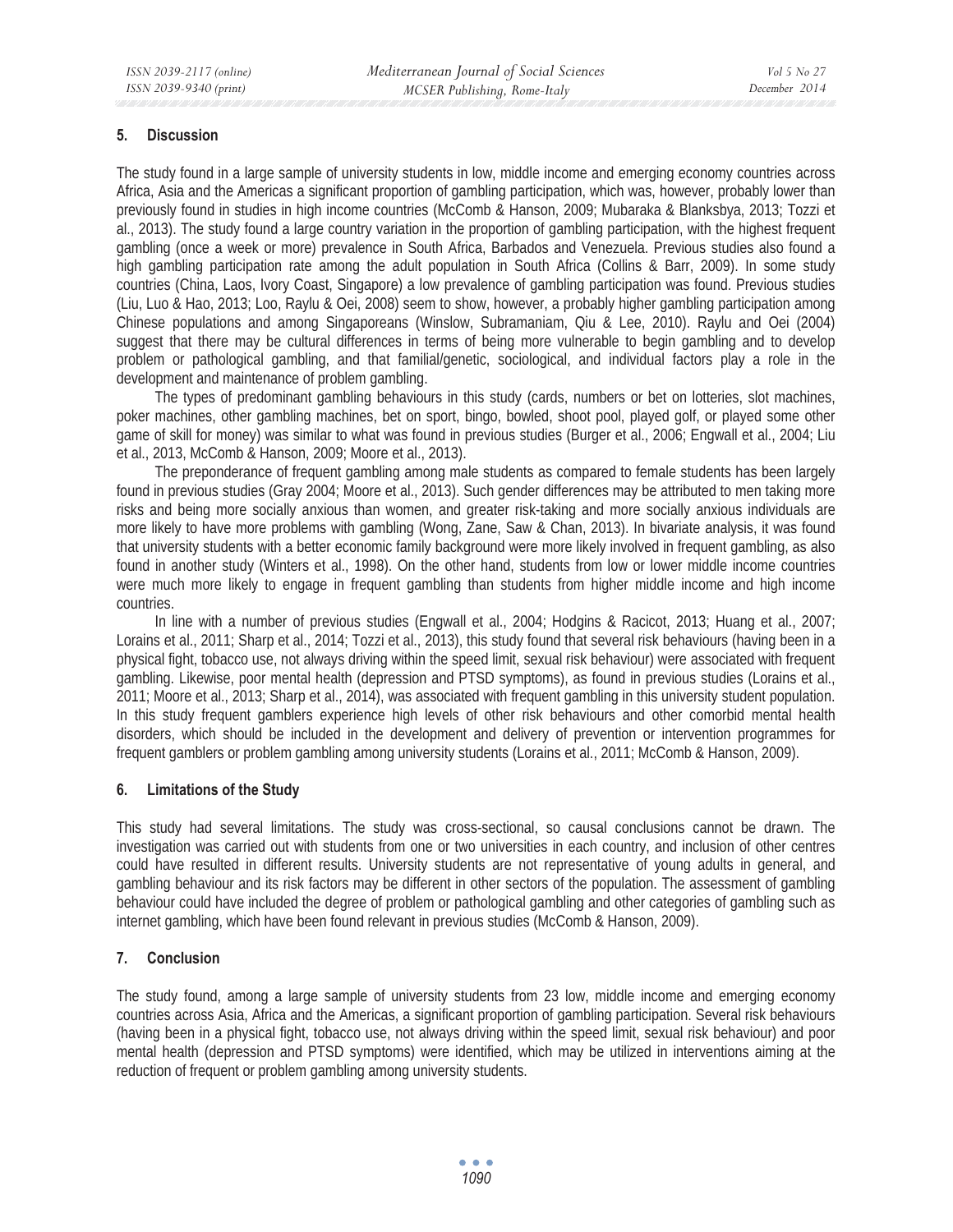### **8. Acknowledgements**

Partial funding for this study was provided by the South African Department of Higher Education. The following colleagues participated in this student health survey and contributed to data collection (locations of universities in parentheses) Bangladesh: Gias Uddin Ahsan (Dhaka); Barbados: T. Alafia Samuels (Bridgetown); Cameroon: Jacques Philippe Tsala Tsala (Yaounde); China: Tony Yung and Xiaoyan Xu (Hong Kong and Chengdu); Colombia: Carolina Mantilla (Pamplona); Grenada: Omowale Amuleru-Marshall (St. George); India: Krishna Mohan (Visakhapatnam); Ivory Coast: Issaka Tiembre (Abidjan); Jamaica: Caryl James (Kingston); Kyrgyzstan: Erkin M Mirrakhimov (Bishkek); Laos: Vanphanom Sychareun (Vientiane); Madagascar: Onya H Rahamefy (Antananarivo); Mauritius: Hemant Kumar Kassean (Réduit, Moka); Namibia: Pempelani Mufune (Windhoek); Nigeria: Solu Olowu (Ile-Ife); Philippines: Alice Ferrer (Miagao); Russia: Alexander Gasparishvili (Moscow); Singapore: Mee Lian Wong (Singapore); South Africa: Tholene Sodi (Polokwane); Thailand: Tawatchai Apidechkul (Chiang Rai); Tunisia: Hajer Aounallah-Skhiri (Tunis); Turkey: Neslihan Keser Özcan (Istanbul); Venezuela: Yajaira M Bastardo (Caracas).

### **References**

- Andresen, E. M., Malmgren, J. A., Carter, W. B., & Patrick, D. L. (1994). Screening for depression in well older adults: evaluation of a short form of the CES-D (Center for Epidemiologic Studies Depression Scale). *American Journal of Preventive Medicine, 10*(2), 77-84.
- Babor, T. F., Higgins-Biddle, J. C., Saunders, J. B., & Monteiro, M. (2001). *AUDIT: The Alcohol Use Disorder Identification Test*. Geneva, Switzerland: World Health Organization.
- Binde, P. (2005). Gambling across cultures: mapping worldwide occurrence and learning from ethnographic comparison. *International Gambling Studies*, *5*(1), 1–27.
- Burger, T. D., Dahlgren, D., & MacDonald, C. D. (2006). College students and gambling: An examination of gender differences in motivation for participation. *College Student Journal*, *40*, 704–714.
- Centers for Disease Control (CDC) (2013). The Global School and Health Survey background. Available from http://www.cdc.gov/gshs /background/index.htm at 15 April 2013.
- Collins, P. & Barr, G. (2009). Problem gambling in South Africa: A comparative report. Retrievd at http://www.responsiblegambling.co.za/ media/user/documents/NRGP%20Comparative%20Report%20-%20June%202009.pdf, accessed 10 August 2014
- Engwall, D., Hunter, R., & Steinberg, M. (2004). Gambling and other risk behaviors on university campuses. *Journal of American College Health, 52*, 245–255.
- Etel, C., Tabchi, S., Bou Khalil, R., Hlais, S., & Richa, S. (2013). Prevalence of pathological gambling in Lebanese students. *Encephale, 39*(1), 1-5.
- Gray, P. B. (2004). Evolutionary and cross-cultural perspectives on gambling. *Journal of Gambling Studies, 20*(4), 347-71.
- Hodgins, D. C., & Racicot, S. (2013). The link between drinking and gambling among undergraduate university students. *Psychology of Addictive Behavior, 27*(3), 885-92.
- Huang, J-H., Jacobs, D. F., Derevensky, J. L., Gupta, R., & Paskus, T. S. (2007). Gambling and health risk behaviors among U.S. college student-athletes: Findings from a national study. *Journal of Adolescent Health, 40*, 390–397.
- Johansson, A., Grant, J. E., Kim, S. W., Odlaug, B. L., & Götestam, K. G. (2009).Risk factors for problematic gambling: a critical literature review. *Journal of Gambling Studies, 25*(1), 67-92.
- Kilbourne, A., Justice, A., Rollman, B., McGinnis, K., Rabeneck, L., Weissman, S., … Rodriguez-Barradas, M. (2002). Clinical importance of HIV and depressive symptoms among veterans with HIV infection. *Journal of General and Internal Medicine, 17*(7), 512-520.
- Kimerling, R., Ouimette, P., Prins, A., Nisco, P., Lawler, C., Cronkite, R., & Moos, R. H. (2006). Brief report: Utility of a short screening scale for DSM-IV PTSD in primary care. *Journal of General and Internal Medicine, 21*, 65–67.
- Lesieur, H. R., & Blume, S. B. (1987). The South Oaks Gambling Screen (SOGS): a new instrument for the identification of pathological gamblers. *American Journal of Psychiatry, 144*, 1184–1188.
- Loo, J. M., Raylu, N., & Oei, T. P. (2008). Gambling among the Chinese: a comprehensive review. *Clinical Psychology Review, 28*(7), 1152-66.
- Liu, L., Luo, T., & Hao, W. (2013). Gambling problems in young people: experience from the Asian region. *Current Opinion in Psychiatry, 26*(4), 310-7.
- Lorains, F. K., Cowlishaw, S., & Thomas, S. A. (2011). Prevalence of comorbid disorders in problem and pathological gambling: systematic review and meta-analysis of population surveys. *Addiction, 106*(3), 490-8.
- McComb, J. L., & Hanson, W. E. (2009). Problem gambling on college campuses. *NASPA Journal, 46*(1), 1-29.
- Moore, S. M., Thomas, A. C., Kalé, S., Spence, M., Zlatevska, N., Staiger, P. K., …Kyrios, M. (2013). Problem gambling among international and domestic university students in Australia: who is at risk? *Journal of Gambling Studies, 29*(2), 217-30.
- Mubaraka, A. R., & Blanksbya, P. (2013). A study on problem and pathological gambling among university students in South Australia. *Journal of Higher Education Policy and Management, 35*(5), 471-482.